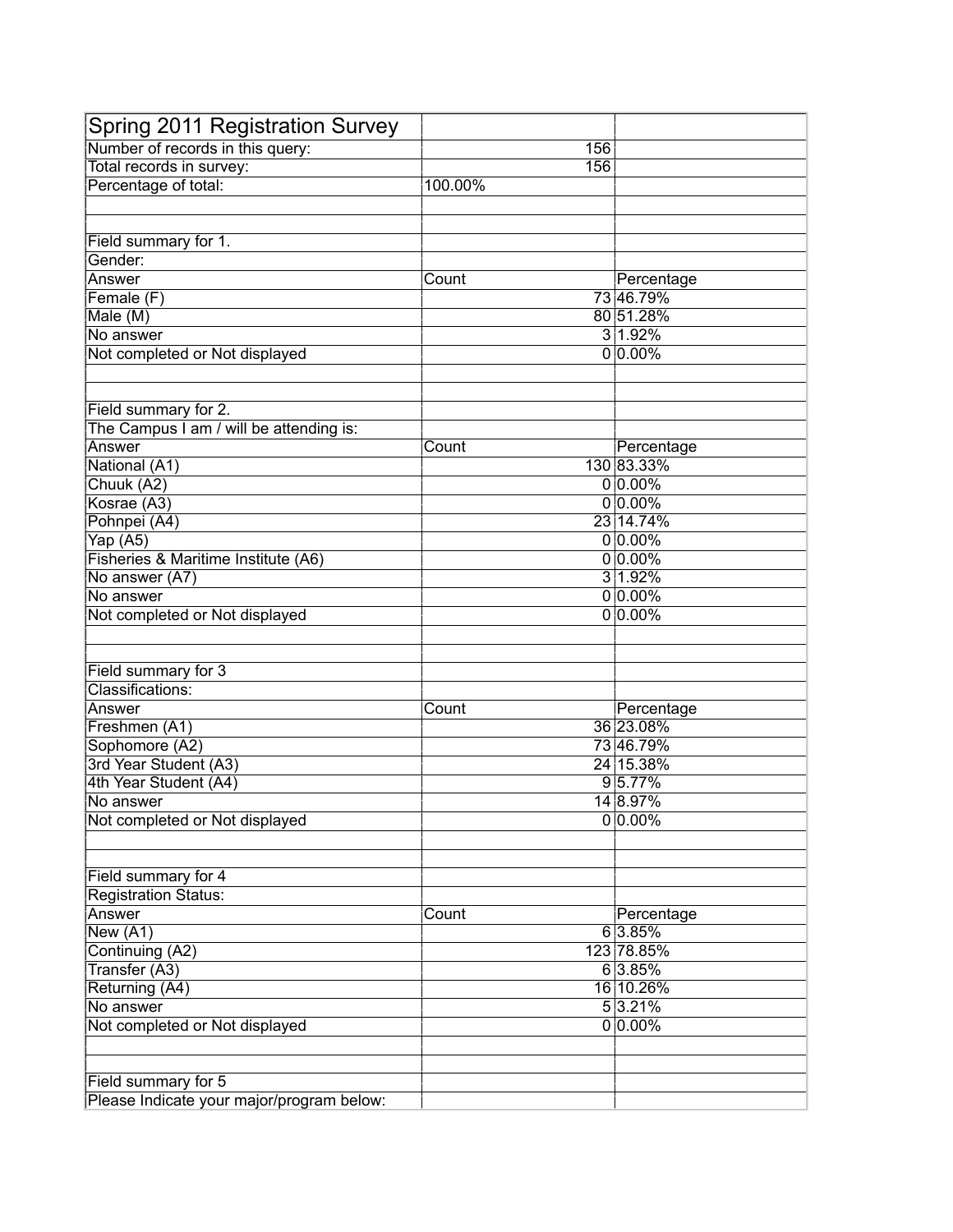| Answer                            |       | 139 89.10% |
|-----------------------------------|-------|------------|
| No answer                         |       | 17 10.90%  |
| Not completed or Not displayed    |       | $0 0.00\%$ |
|                                   |       |            |
|                                   |       |            |
| Field summary for 1               |       |            |
| 1. Hours set for registration     |       |            |
| Answer                            | Count | Percentage |
| Very satisfied (A1)               |       | 66 42.31%  |
| Satisfied (A2)                    |       | 68 43.59%  |
| Neutral (A3)                      |       | 12 7.69%   |
|                                   |       |            |
| Dissatisfied (A4)                 |       | 2 1.28%    |
| Very dissatisfied (A5)            |       | 85.13%     |
| No answer                         |       | $0 0.00\%$ |
| Not completed or Not displayed    |       | $0 0.00\%$ |
|                                   |       |            |
|                                   |       |            |
| Field summary for 2               |       |            |
| 2. Forms used for registration    |       |            |
| Answer                            | Count | Percentage |
| Very satisfied (A1)               |       | 68 43.59%  |
| Satisfied (A2)                    |       | 67 42.95%  |
| Neutral (A3)                      |       | 12 7.69%   |
| Dissatisfied (A4)                 |       | 1 0.64%    |
| Very dissatisfied (A5)            |       | 7 4.49%    |
| No answer                         |       | 1 0.64%    |
| Not completed or Not displayed    |       | $0 0.00\%$ |
|                                   |       |            |
|                                   |       |            |
| Field summary for 3               |       |            |
| 3. Location used for registration |       |            |
| Answer                            | Count | Percentage |
| Very satisfied (A1)               |       | 84 53.85%  |
| Satisfied (A2)                    |       | 52 33.33%  |
| Neutral (A3)                      |       | 10 6.41%   |
|                                   |       | 5 3.21%    |
| Dissatisfied (A4)                 |       | 5 3.21%    |
| Very dissatisfied (A5)            |       |            |
| No answer                         |       | $0 0.00\%$ |
| Not completed or Not displayed    |       | $0 0.00\%$ |
|                                   |       |            |
|                                   |       |            |
| Field summary for 4               |       |            |
| 4. Lay-out used for registration  |       |            |
| Answer                            | Count | Percentage |
| Very satisfied (A1)               |       | 61 39.10%  |
| Satisfied (A2)                    |       | 65 41.67%  |
| Neutral (A3)                      |       | 19 12.18%  |
| Dissatisfied (A4)                 |       | 5 3.21%    |
| Very dissatisfied (A5)            |       | 53.21%     |
| No answer                         |       | 10.64%     |
| Not completed or Not displayed    |       | $0 0.00\%$ |
|                                   |       |            |
|                                   |       |            |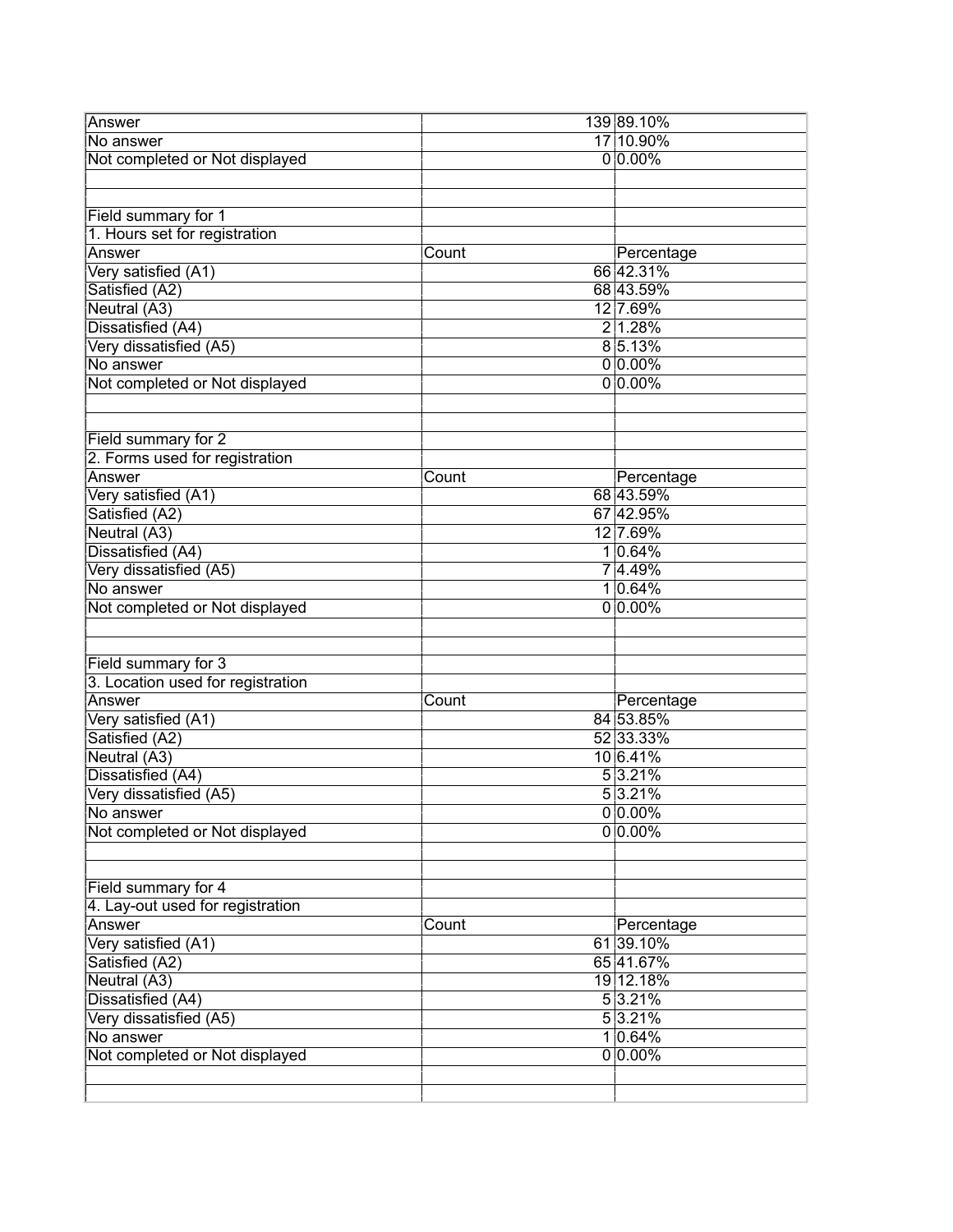| Field summary for 5                                       |       |                         |  |
|-----------------------------------------------------------|-------|-------------------------|--|
| 5. Helpfulness of Admission & Records staff               |       |                         |  |
| Answer                                                    | Count | Percentage              |  |
| Very satisfied (A1)                                       |       | 81 51.92%               |  |
| Satisfied (A2)                                            |       | 51 32.69%               |  |
| Neutral (A3)                                              |       | 14 8.97%                |  |
| Dissatisfied (A4)                                         |       | 3 1.92%                 |  |
| Very dissatisfied (A5)                                    |       | 53.21%                  |  |
| No answer                                                 |       | 2 1.28%                 |  |
| Not completed or Not displayed                            |       | $0 0.00\%$              |  |
|                                                           |       |                         |  |
|                                                           |       |                         |  |
| Field summary for 6                                       |       |                         |  |
| 6. Helpfulness of Admission & Records staff               |       |                         |  |
| Answer                                                    | Count | Percentage              |  |
| Very satisfied (A1)                                       |       | 81 51.92%               |  |
| Satisfied (A2)                                            |       | 52 33.33%               |  |
| Neutral (A3)                                              |       | 15 9.62%                |  |
| Dissatisfied (A4)                                         |       | 1 0.64%                 |  |
| Very dissatisfied (A5)                                    |       | 7 4.49%                 |  |
| No answer                                                 |       | $0 0.00\%$              |  |
| Not completed or Not displayed                            |       | $0 0.00\%$              |  |
|                                                           |       |                         |  |
|                                                           |       |                         |  |
| Field summary for 7                                       |       |                         |  |
| 7. Helpfulness of Business Office staff                   |       |                         |  |
| Answer                                                    | Count |                         |  |
|                                                           |       | Percentage<br>73 46.79% |  |
| Very satisfied (A1)                                       |       |                         |  |
| Satisfied (A2)                                            |       | 54 34.62%               |  |
| Neutral (A3)                                              |       | 16 10.26%               |  |
| Dissatisfied (A4)                                         |       | 2 1.28%                 |  |
| Very dissatisfied (A5)                                    |       | 10 6.41%                |  |
| No answer                                                 |       | 1 0.64%                 |  |
| Not completed or Not displayed                            |       | $0 0.00\%$              |  |
|                                                           |       |                         |  |
|                                                           |       |                         |  |
| Field summary for 8                                       |       |                         |  |
| 8. Helpfulness of the peer guides                         |       |                         |  |
| Answer                                                    | Count | Percentage              |  |
| Very satisfied (A1)                                       |       | 49 31.41%               |  |
| Satisfied (A2)                                            |       | 53 33.97%               |  |
| Neutral (A3)                                              |       | 27 17.31%               |  |
| Dissatisfied (A4)                                         |       | 13 8.33%                |  |
| Very dissatisfied (A5)                                    |       | 95.77%                  |  |
| No answer                                                 |       | 5 3.21%                 |  |
| Not completed or Not displayed                            |       | $0 0.00\%$              |  |
|                                                           |       |                         |  |
|                                                           |       |                         |  |
| Field summary for 9                                       |       |                         |  |
| 9. Helpfulness of the Information Technology Office staff |       |                         |  |
| Answer                                                    | Count | Percentage              |  |
| Very satisfied (A1)                                       |       | 70 44.87%               |  |
| Satisfied (A2)                                            |       | 62 39.74%               |  |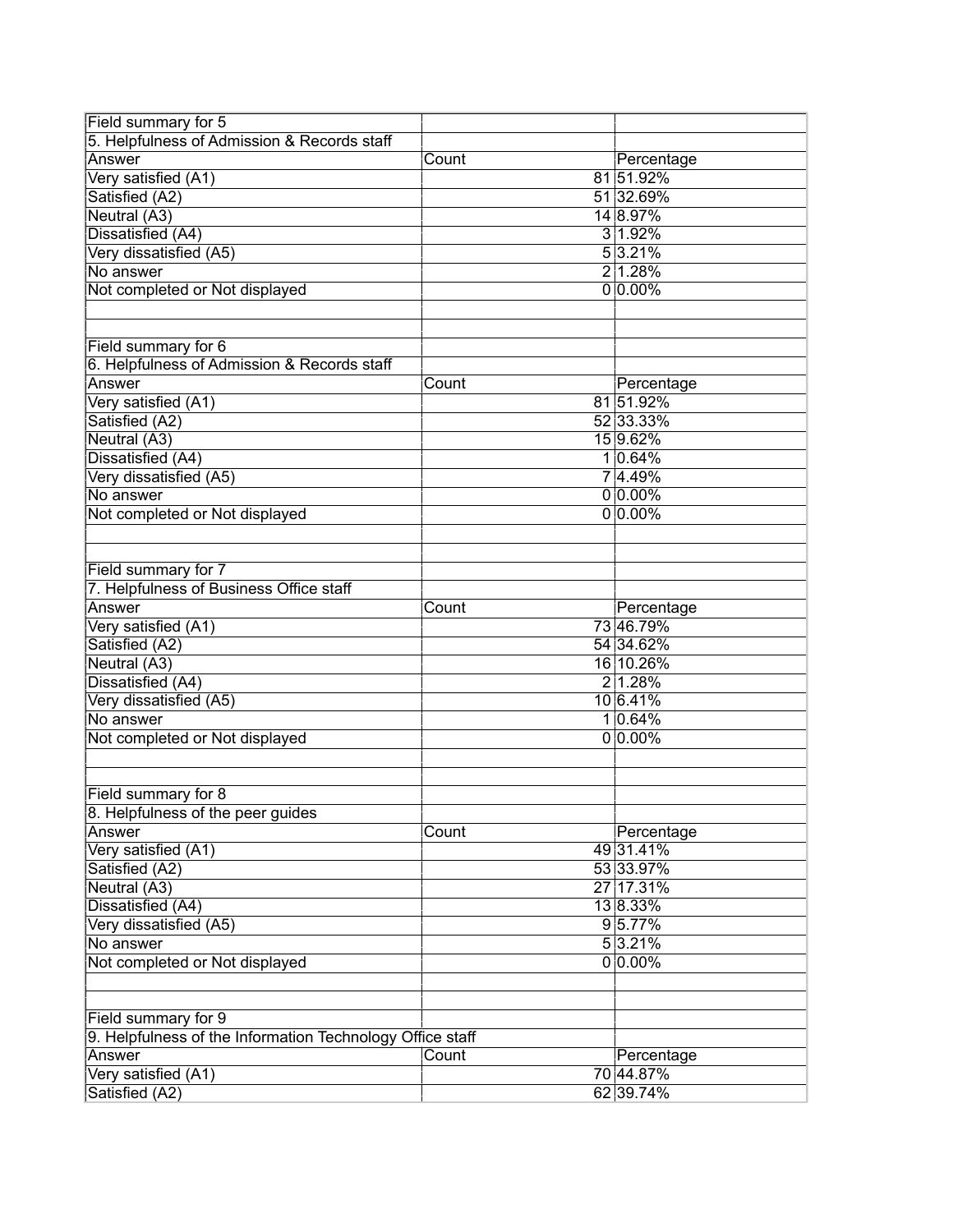| Neutral (A3)                                         |       | 16 10.26%  |
|------------------------------------------------------|-------|------------|
| Dissatisfied (A4)                                    |       | 2 1.28%    |
| Very dissatisfied (A5)                               |       | 6 3.85%    |
| No answer                                            |       | $0 0.00\%$ |
| Not completed or Not displayed                       |       | $0 0.00\%$ |
|                                                      |       |            |
|                                                      |       |            |
| Field summary for 10                                 |       |            |
| 10. Academic advising at the registration site       |       |            |
| Answer                                               | Count | Percentage |
| Very satisfied (A1)                                  |       | 67 42.95%  |
| Satisfied (A2)                                       |       | 57 36.54%  |
| Neutral (A3)                                         |       | 22 14.10%  |
|                                                      |       |            |
| Dissatisfied (A4)                                    |       | 5 3.21%    |
| Very dissatisfied (A5)                               |       | 4 2.56%    |
| No answer                                            |       | 10.64%     |
| Not completed or Not displayed                       |       | $0 0.00\%$ |
|                                                      |       |            |
|                                                      |       |            |
| Field summary for 11                                 |       |            |
| 11. Availability of courses for my program           |       |            |
| Answer                                               | Count | Percentage |
| Very satisfied (A1)                                  |       | 53 33.97%  |
| Satisfied (A2)                                       |       | 54 34.62%  |
| Neutral (A3)                                         |       | 28 17.95%  |
| Dissatisfied (A4)                                    |       | 8 5.13%    |
| Very dissatisfied (A5)                               |       | 12 7.69%   |
| No answer                                            |       | 1 0.64%    |
| Not completed or Not displayed                       |       | $0 0.00\%$ |
|                                                      |       |            |
|                                                      |       |            |
| Field summary for 12                                 |       |            |
| 12. Bill paying process                              |       |            |
| Answer                                               | Count | Percentage |
| Very satisfied (A1)                                  |       | 59 37.82%  |
| Satisfied (A2)                                       |       | 60 38.46%  |
| Neutral (A3)                                         |       | 29 18.59%  |
| Dissatisfied (A4)                                    |       | 1 0.64%    |
| Very dissatisfied (A5)                               |       | 74.49%     |
| No answer                                            |       | $0 0.00\%$ |
| Not completed or Not displayed                       |       | $0 0.00\%$ |
|                                                      |       |            |
|                                                      |       |            |
|                                                      |       |            |
| Field summary for 13                                 |       |            |
| 13. TIME involved in completing registration process |       |            |
| Answer                                               | Count | Percentage |
| Very satisfied (A1)                                  |       | 59 37.82%  |
| Satisfied (A2)                                       |       | 60 38.46%  |
| Neutral (A3)                                         |       | 23 14.74%  |
| Dissatisfied (A4)                                    |       | 6 3.85%    |
| Very dissatisfied (A5)                               |       | 7 4.49%    |
| No answer                                            |       | 1 0.64%    |
| Not completed or Not displayed                       |       | $0 0.00\%$ |